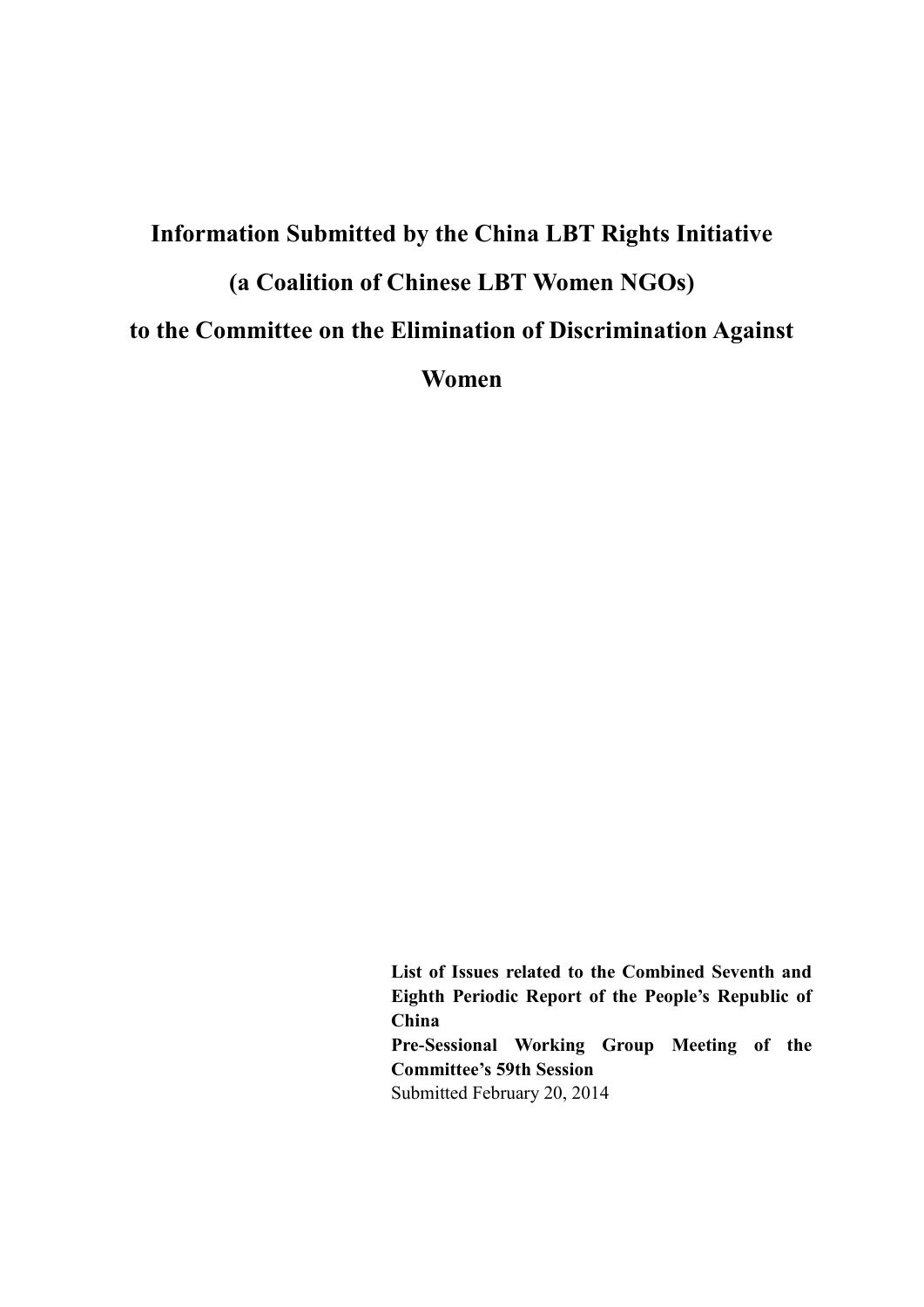#### **Introduction**

This joint submission is prepared by community-based organizations working in China for the rights of lesbian, bisexual and transgender (LBT) women for the Committee on Elimination Discrimination Against Women ("the CEDAW Committee"). The contents are based on the research and documentation of theses community-based groups, in consultation with other activists and experts. The names of the participating groups are withheld due to concerns for possible retaliation by Chinese authorities. The submission does not seek to provide a comprehensive overview of the situation of Chinese LBT women, but focuses on several key issues. The annexed report, "Discrimination Faced by Lesbian, Bisexual and Transgender Women in China," is referenced and provides further details for the Committee's information.

### **Article 2 (State Obligations)**

The CEDAW Committee has previously stated in its General Recommendation No. 28 that "the discrimination of women based on sex and gender is inextricably linked with other factors that affect women, such as race, ethnicity, religion or belief, health, status, age, class, caste, and sexual orientation and gender identity." (General Recommendation No. 28, para. 18). States parties are thus required to "legally recognize and prohibit such intersecting forms of discrimination and their compounded negative impact on the women concerned" as well as "adopt and pursue policies and programmes designed to eliminate such occurrences."

We recommend that the Committee ask the Chinese government what measures it has taken to legally recognize and prohibit intersecting forms of discrimination, including discrimination faced by LBT women because of their sexual orientation and gender identity.

### **Article 5 Elimination of Stereotypes and Violence Against Women**

In its 2006 Concluding Observations, the CEDAW Committee urged the Chinese Government "to adopt a comprehensive law on violence against women and to ensure that all forms of violence against women and girls, both in the public and private spheres, constitute a crime punishable under criminal law. It calls upon the State party to provide immediate means of redress and protection to women and girls victims of violence, in accordance with the Committee's general recommendation 19." (Concluding Observations, para. 22)

As noted by the annexed report, LBT women in China face severe violence from their families, with 48% of participants in a survey stating that they had faced violence from family members because of their sexual orientation, while 46% of participants had experienced violence from a same-sex intimate partner. (Annexed Report, p. 1.) China has not yet adopted a comprehensive law on violence against women, and local-level antiviolence laws fail to recognize and protect LBT women from violence from family members or intimate partners. We urge the Committee to ask the Chinese government what measures it has taken to adopt a comprehensive law that protects all women, including LBT women, from all forms of violence, both in the public and private spheres.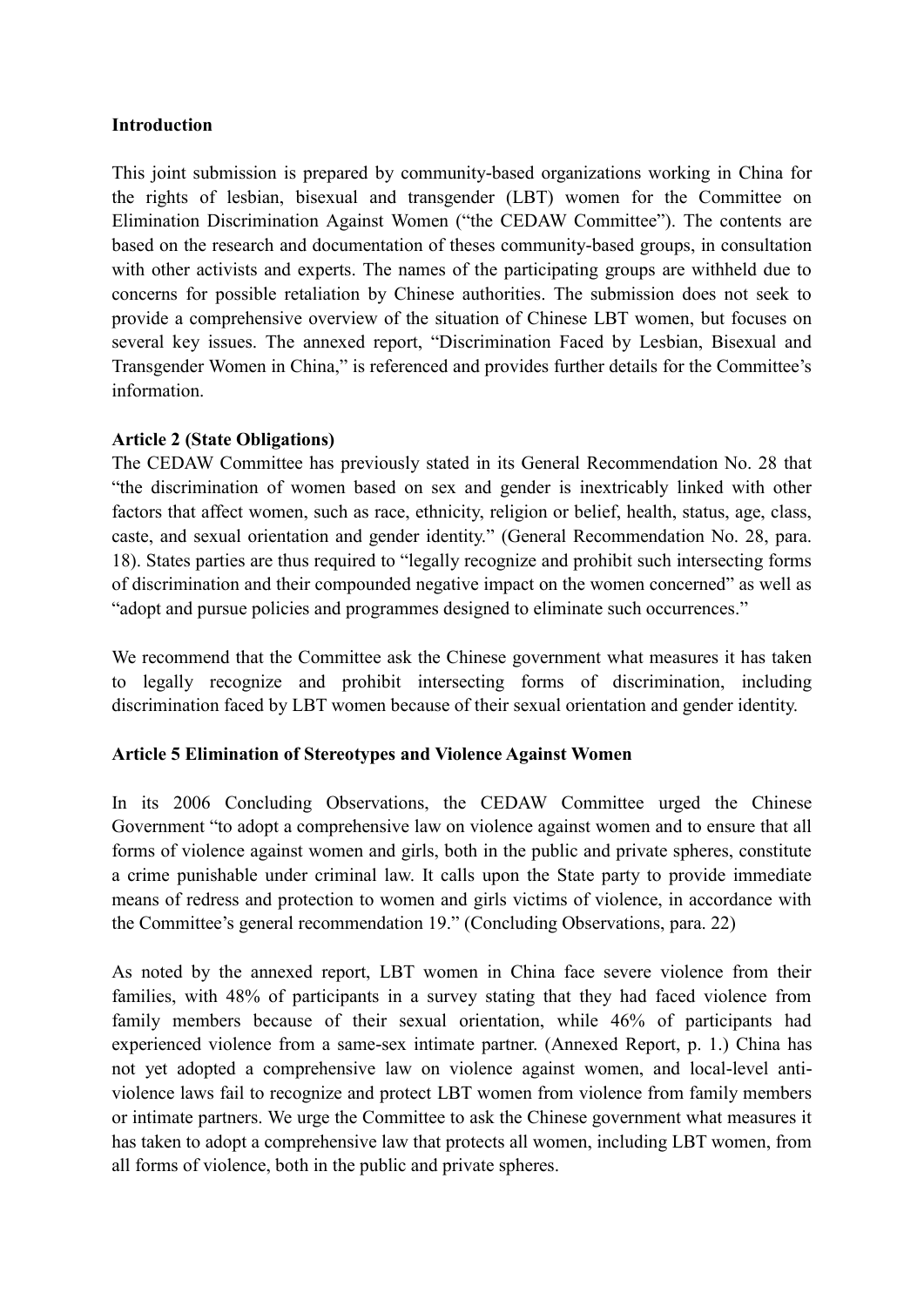Moreover, LBT women who are survivors of violence find it difficult to access adequate services; in fact, in the process of reaching out to local Women's Federations or police departments, some survivors were again discriminated against on the basis of their sexual orientation. The Committee has previously encouraged the Chinese government to "enhance victims' access to justice and redress, for example, through training aimed at judicial officers, including judges, lawyers and prosecutors, in order to enhance their capacity to deal with violence against women in a gender-sensitive manner and ensure that claims are investigated expeditiously." (Concluding Observations, para. 22) We suggest that the Committee ask the Chinese government what measures it has taken to train government officials to deal with violence against all women in a gender-sensitive manner, and to enhance victims' access to justice and redress.

The Committee has also requested that the Chinese government "strengthen its system of data collection in regard to all forms of violence against women and to include such information in its next report." (Concluding Observations, para. 22) However, the Chinese authorities have not included information about violence against LBT women in their State report, nor are we aware of attempts by the Chinese government to collect data about such violence. We also suggest that the Committee ask the Chinese government what measures it has taken to include violence against LBT women in its statistical data collection.

### **Article 5 Elimination of Gender Stereotypes & Article 11 Employment**

In its 2006 Concluding Observations, the Committee expressed concern at "the persistence of deep-rooted stereotypes regarding the roles and responsibilities of women and men in the family and society" in China and that "these prevailing attitudes continue to devalue women and violate their human rights." (Concluding Observations, para. 17.) Although the "People's Republic of China Labor Law"<sup>1</sup> and "People's Republic of China Employment Promotion Law<sup>32</sup> both prohibit employment discrimination on the basis of gender, these laws do not adequately protect women who do not conform to gender-based stereotypes.

The discrimination that LBT women face in the workplace in China are often grounded in persistent gender-based stereotypes in Chinese society, including stereotypes about appropriate gender expression and the universal expectation of heterosexual marriage. As noted in the annexed report, LBT women in China often face discrimination based on sexual orientation and gender expression, include hiring discrimination against out lesbian and bisexual women; discrimination in hiring against gender-non-conforming individuals (clothing and/or mannerisms that do not match traditional female gender expression); and

-

<sup>&</sup>lt;sup>1</sup> See "People's Republic of China Labor Law" Article 20: Laborers shall not be discriminated on the basis of ethnicity, race, gender, and/or religious faith.

<sup>&</sup>lt;sup>2</sup> "People's Republic of China Employment Promotion Law" Article 3: In accordance with the law, laborers will receive equal employment rights. Laborers shall not be discriminated in employment on the basis of ethnicity, race, gender, and/or religious faith.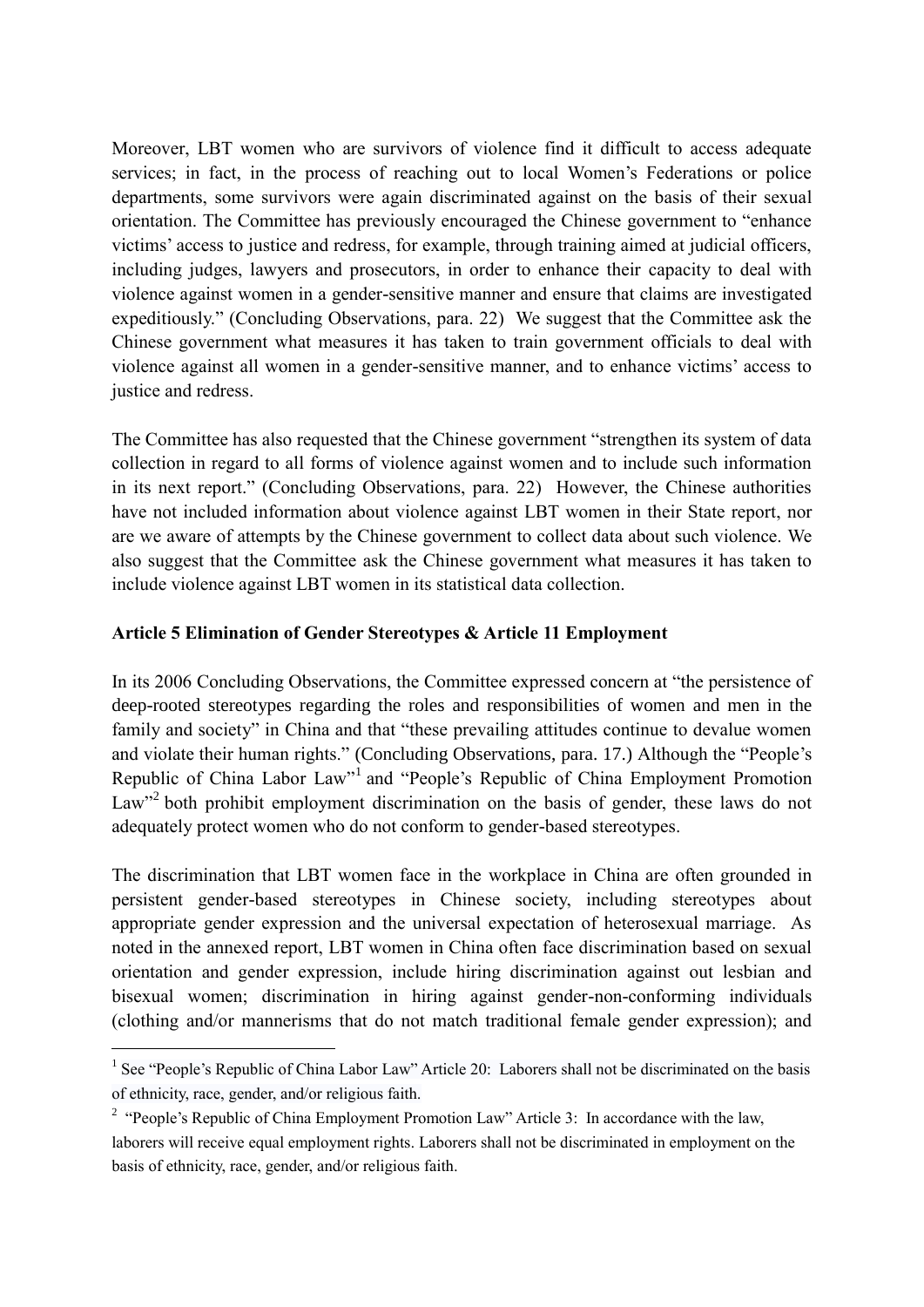termination of employment after disclosing sexual orientation and/or gender identity.

According to Chinese law, post-operative transsexuals are entitled to update their gender identity on household registration and identity cards; however, transsexuals are unable to update their gender identity on academic records or other crucial documents. The lack of congruency of identity cards and academic records causes many employers to discriminate against potential job candidates who are transsexual.

We urge the Committee to inquire how the Chinese government ensures that employment protections in legislation protect all women, including LBT women, in practice. We also urge the Committee to ask what steps the Chinese government has taken to monitor relevant employment discrimination appeals and emergency assistance so that all women who are discriminated against have adequate avenues of redress.

### **Article 12 Women's Health**

Article 12 requires the Chinese government to take all measures to eliminate discrimination against women in the field of health care in order to ensure equal access to health services. As noted in the annexed report, LBT women face significant obstacles accessing appropriate psychological and physiological medical care in China due in part to "inadequate education about sexual and gender minorities, and general ignorance and bias surrounding sexual orientation and gender identity among medical personnel." (Annexed Report, pg. 2.) Moreover, there have been many cases of LBT women subject to "conversion therapy" to "correct" their sexual orientation or gender identity—a practice that remains common in China.

We urge the Committee to ask the Chinese government what measures it has taken to eliminate discrimination against LBT women and sexual minorities in the field of health care, in particular, what measures it has taken to strengthen the implementation of the "People's Republic of China Mental Health Law" and to revise educational materials for health care providers to contain accurate and comprehensive information concerning sexual orientation and gender identity.

## **Article 15 Equality Before the Law & Article 16 Marriage and Family Life**

China's current laws do not recognize same-sex marriage, and therefore Chinese LBT women in bi-national same-sex marriages are not afforded the same protections enjoyed by heterosexual couples in bi-national marriages. As noted in the annexed report, Chinese LBT women that have entered same-sex marriages in foreign countries, and/or reproduced or raised children in foreign countries with a same-sex partner have found that their marriages and families are not protected by law; for example, foreign partners are denied spousal visa, lack of right to inheritance, lack of child custody rights, lack of hospital visitation rights, lack of social welfare etc. (Annexed Report, p. 4.) These LBT women are therefore are not treated equally before the law and face discrimination in their marriage and family life.